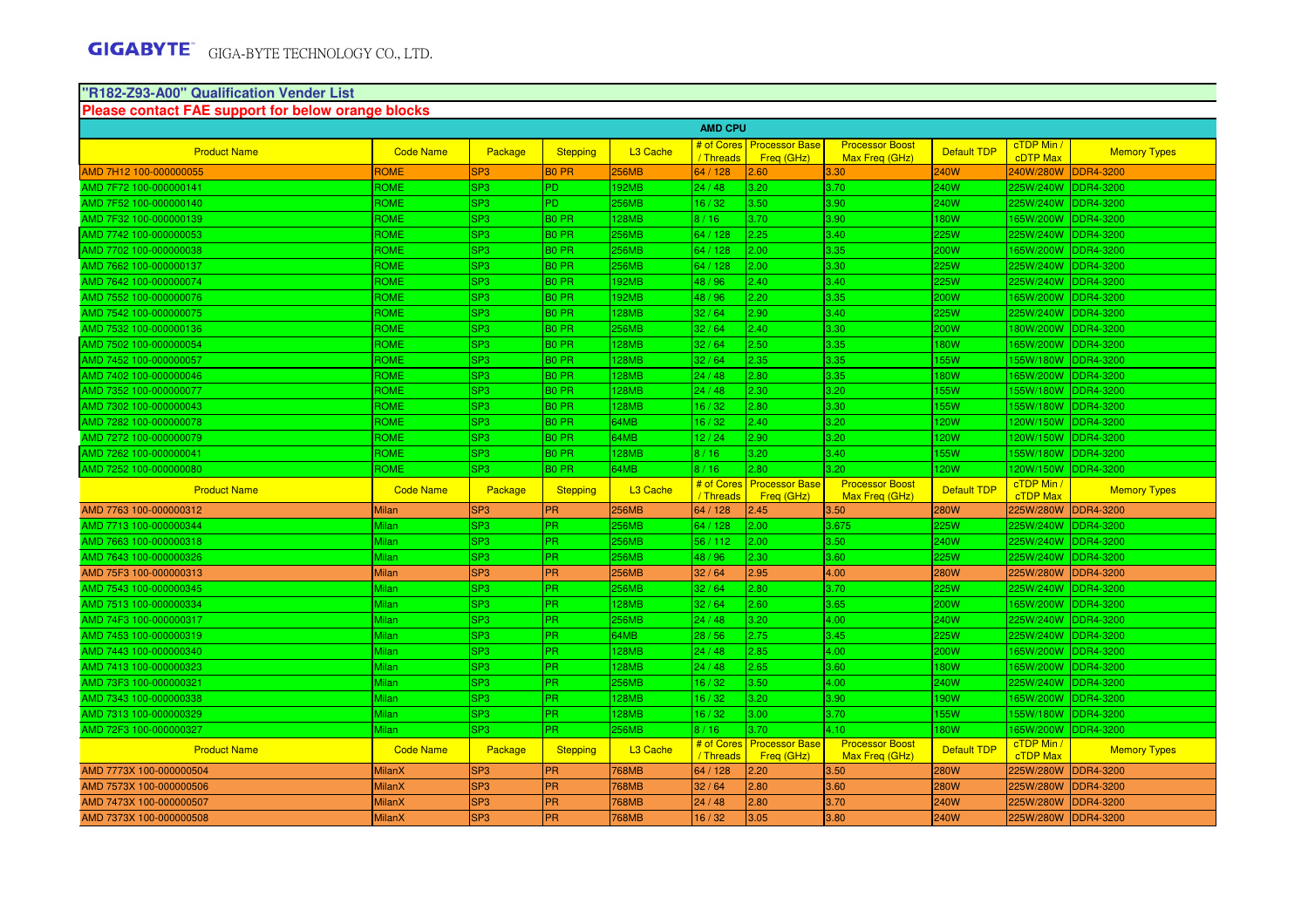|                         | Memory (Memory actually maximum frequency will follow memory controller's spec of CPU you used) |                                  |             |                      |       |         |                           |                          |                    |             |  |  |
|-------------------------|-------------------------------------------------------------------------------------------------|----------------------------------|-------------|----------------------|-------|---------|---------------------------|--------------------------|--------------------|-------------|--|--|
| <b>Product Name</b>     | <b>Memory Type</b>                                                                              | <b>Module</b><br><b>Supplier</b> | <b>Size</b> | <b>Chip Brand</b>    | Rank  | Voltage | <b>Data Transfer Rate</b> | Error<br>Correction      | <b>CAS Latency</b> | <b>Pins</b> |  |  |
|                         |                                                                                                 |                                  |             |                      | RDIMM |         |                           |                          |                    |             |  |  |
| MTA36ASF4G72PZ-2G9J3TI  | DDR4                                                                                            | <b>Micron</b>                    | 32GB        | Micron-Montage       | 2Rx4  | 1.2v    | 2933MHz                   | ECC.<br>Registered       | $ 21\rangle$       | 288-pin     |  |  |
| //1393A2K43DB2-CVFBQ    | DDR4                                                                                            | Samsung                          | 16GB        | Samsung-IDT          | 2Rx8  | 1.2v    | 2933MHz                   | <b>ECC</b><br>Registered | 21                 | 288-pin     |  |  |
| 0393A8G40AB2-CVFBY      | DDR4                                                                                            | Samsung                          | 64GB        | Samsung-IDT          | 2Rx4  | 1.2v    | 2933MHz                   | <b>ECC</b><br>Registered | 21                 | $288$ -pin  |  |  |
| 0393A2K43CB2-CVFBQ      | DDR4                                                                                            | Samsung                          | 16GB        | Samsung-IDT          | 2Rx8  | 1.2v    | 2933MHz                   | <b>ECC</b><br>Registered | 21                 | 288-pin     |  |  |
| V393A4K40CB2-CVFBQ      | DDR4                                                                                            | Samsung                          | 32GB        | Samsung-IDT          | 2Rx4  | 1.2v    | 2933MHz                   | ECC<br>Registered        | 21                 | 288-pin     |  |  |
| 1393A8G40MB2-CVFBY      | DDR4                                                                                            | Samsung                          | 64GB        | Samsung-IDT          | 2Rx4  | 1.2v    | 2933MHz                   | ECC.<br>Registered       | 21                 | 288-pin     |  |  |
| CT32G4RFD4293.2G9E2.001 | DDR4                                                                                            | <b>CRUCIAL</b>                   | 32GB        | Micron               | 2Rx4  | 1.2v    | 2933MHz                   | ECC<br>Registered        | 21                 | 288-pin     |  |  |
| CT32G4RFD4293.36FE2     | DDR <sub>4</sub>                                                                                | <b>CRUCIAL</b>                   | 32GB        | <b>Micron</b>        | 2Rx4  | 1.2v    | 2933MHz                   | ECC.<br>Registered       | $ 21\rangle$       | $288$ -pin  |  |  |
| MTA36ASF4G72PZ-2G9E2TG  | DDR4                                                                                            | <b>Micron</b>                    | 32GB        | Micron-Montage       | 2Rx4  | 1.2v    | 2933MHz                   | ECC<br>Registered        | $ 21\rangle$       | 288-pin     |  |  |
| VITA36ASF4G72PZ-2G9E2VG | DDR4                                                                                            | <b>Micron</b>                    | 32GB        | Micron-IDT           | 2Rx4  | 1.2v    | 2933MHz                   | ECC<br>Registered        | 21                 | 288-pin     |  |  |
| MTA36ASF4G72PZ-2G9E2TI  | DDR4                                                                                            | <b>Micron</b>                    | 32GB        | Micron-Montage       | 2Rx4  | 1.2v    | 2933MHz                   | ECC<br>Registered        | 21                 | 288-pin     |  |  |
| MTA36ASF4G72PZ-2G9E2UG  | DDR4                                                                                            | <b>Micron</b>                    | 32GB        | Micron-Rambus        | 2Rx4  | 1.2v    | 2933MHz                   | ECC<br>Registered        | 21                 | 288-pin     |  |  |
| HMAA8GR7MJR4N-WM T4     | DDR4                                                                                            | <b>SKhynix</b>                   | 64GB        | SKhynix-Montage 2Rx4 |       | 1.2v    | 2933MHz                   | ECC.<br>Registered       | 21                 | 288-pin     |  |  |
| M393A2K40CB2-CVFBQ      | DDR4                                                                                            | Samsung                          | 16GB        | Samsung-IDT          | 1Rx4  | 1.2v    | 2933MHz                   | <b>ECC</b><br>Registered | 21                 | 288-pin     |  |  |
| CT16G4RFS4293.18FE1     | DDR4                                                                                            | <b>CRUCIAL</b>                   | 16GB        | Micron               | 1Rx4  | 1.2v    | 2933MHz                   | ECC<br>Registered        | $ 21\rangle$       | 288-pin     |  |  |
| CT16G4RFS4293-2G9E1.001 | DDR4                                                                                            | <b>CRUCIAL</b>                   | 16GB        | Micron               | 1Rx4  | 1.2v    | 2933MHz                   | ECC<br>Registered        | 21                 | 288-pin     |  |  |
| MTA18ASF2G72PZ.2G9E1TK  | DDR4                                                                                            | <b>Micron</b>                    | 16GB        | Micron-Montage       | 1Rx4  | 1.2v    | 2933MHz                   | ECC.<br>Registered       | 21                 | 288-pin     |  |  |
| MTA18ASF2G72PZ.2G9E1VG  | DDR4                                                                                            | <b>Micron</b>                    | 16GB        | Micron-IDT           | 1Rx4  | 1.2v    | 2933MHz                   | ECC<br>Registered        | $ 21\rangle$       | 288-pin     |  |  |
| CT16G4RFD8293.18FE1     | DDR <sub>4</sub>                                                                                | <b>CRUCIAL</b>                   | 16GB        | <b>Micron</b>        | 2Rx8  | 1.2v    | 2933MHz                   | ECC.<br>Registered       | $ 21\rangle$       | 288-pin     |  |  |
| CT16G4RFD8293.2G9E1.001 | DDR4                                                                                            | <b>CRUCIAL</b>                   | 16GB        | <b>Micron</b>        | 2Rx8  | 1.2v    | 2933MHz                   | ECC.<br>Registered       | 21                 | 288-pin     |  |  |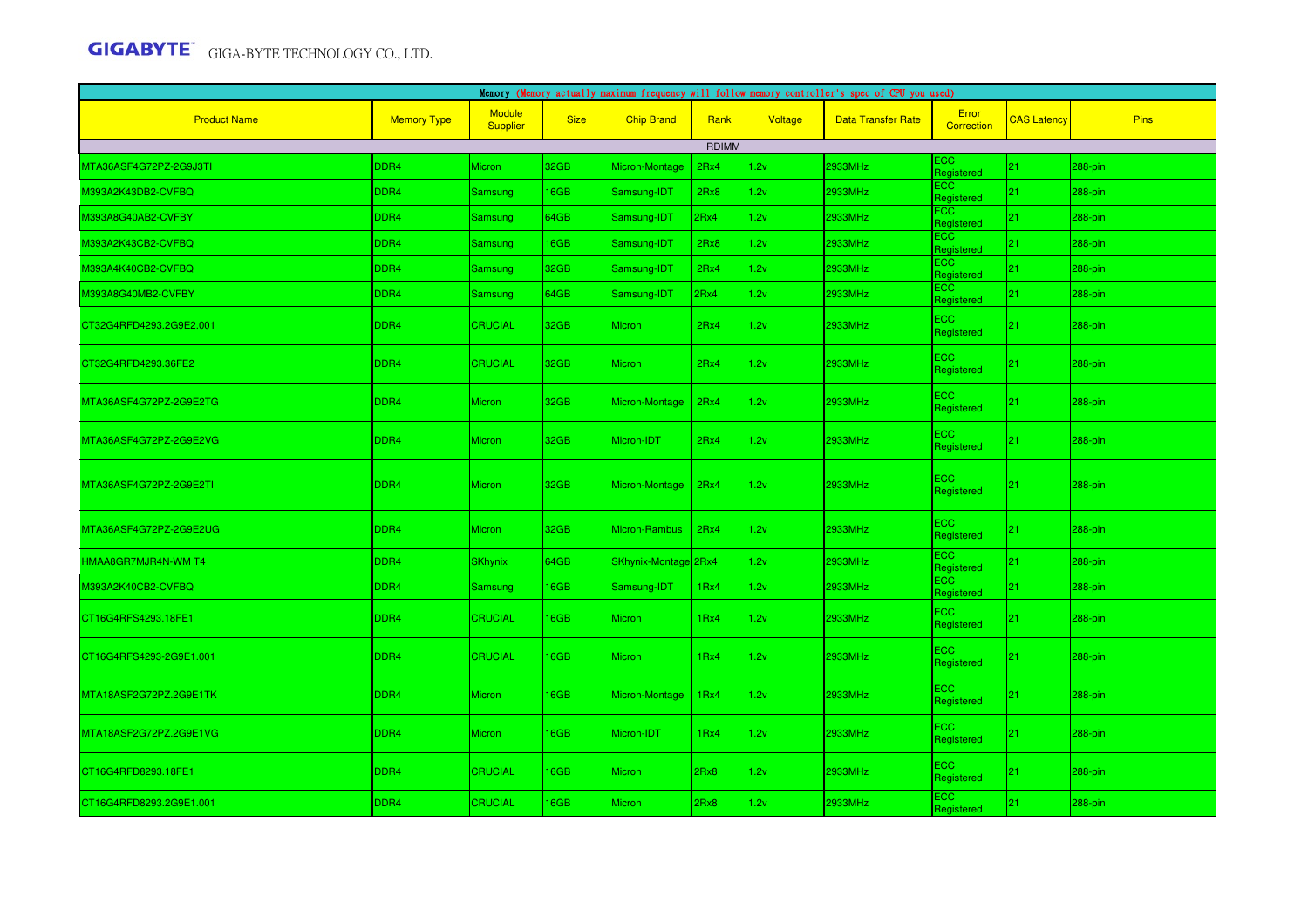| MTA18ASF2G72PDZ-2G9E1UG | DDR4 | <b>Micron</b>  | 16GB | Micron-Rambus       | 2Rx8             | 1.2v | 2933MHz | ECC<br>Registered        | 21           | 288-pin    |
|-------------------------|------|----------------|------|---------------------|------------------|------|---------|--------------------------|--------------|------------|
| MTA18ASF2G72PDZ-2G9E1VG | DDR4 | <b>Micron</b>  | 16GB | Micron-IDT          | 2Rx8             | 1.2v | 2933MHz | <b>ECC</b><br>Registered | 21           | 288-pin    |
| CT64G4RFD4293-2G9B1.001 | DDR4 | <b>CRUCIAL</b> | 64GB | Micron-IDT          | 2Rx4             | 1.2v | 2933MHz | <b>ECC</b><br>Registered | 21           | 288-pin    |
| MTA36ASF8G72PZ-2G9B1VI  | DDR4 | <b>Micron</b>  | 64GB | Micron-IDT          | 2Rx4             | 1.2v | 2933MHz | ECC<br>Registered        | 21           | 288-pin    |
| CT64G4RFD4293-2G9B2.001 | DDR4 | Crucial        | 64GB | Micron-IDT          | 2Rx4             | 1.2v | 2933MHz | ECC<br>Registered        | $ 21\rangle$ | 288-pin    |
| MTA36ASF8G72PZ-2G9B2VI  | DDR4 | Crucial        | 64GB | Micron-IDT          | 2Rx4             | 1.2v | 2933MHz | ECC<br>Registered        | $ 21\rangle$ | 288-pin    |
| MTA18ASF2G72PDZ-2G9J3VI | DDR4 | <b>Micron</b>  | 16GB | Micron-IDT          | 2Rx8             | 1.2v | 2933MHz | ECC.<br>Registered       | $ 21\rangle$ | 288-pin    |
| MTA18ASF2G72PDZ-2G9J3TI | DDR4 | <b>Micron</b>  | 16GB | Micron-Montage      | 2Rx8             | 1.2v | 2933MHz | <b>ECC</b><br>Registered | 21           | 288-pin    |
| M393A2K40DB2-CVFBQ      | DDR4 | Samsung        | 16GB | Samsung-IDT         | 1 <sub>Rx4</sub> | 1.2v | 2933MHz | <b>ECC</b><br>Registered | 21           | 288-pin    |
| V393A4K40DB2-CVFBQ      | DDR4 | Samsung        | 32GB | Samsung-IDT         | 2Rx4             | 1.2v | 2933MHz | ECC<br>Registered        | 21           | 288-pin    |
| MTA9ASF2G72PZ-2G9E1UI   | DDR4 | Micron         | 16GB | Micron-Rambus       | 1Rx8             | 1.2v | 2933MHz | ECC<br>Registered        | 21           | 288-pin    |
| MTA18ASF4G72PDZ-2G9E1TI | DDR4 | <b>Micron</b>  | 32GB | Micron-Montage      | 2Rx8             | 1.2v | 2933MHz | <b>ECC</b><br>Registered | 21           | $288$ -pin |
| MTA36ASF8G72PZ-2G9E1TI  | DDR4 | <b>Micron</b>  | 64GB | Micron-Montage      | 2Rx4             | 1.2v | 2933MHz | <b>ECC</b><br>Registered | 21           | $288-pin$  |
| MTA36ASF8G72PZ-2G9E1VI  | DDR4 | <b>Micron</b>  | 64GB | Micron-IDT          | 2Rx4             | 1.2v | 2933MHz | <b>ECC</b><br>Registered | 21           | 288-pin    |
| M393A8G40AB2-CWEBQ      | DDR4 | <b>Samsung</b> | 64GB | Samsung-IDT         | 2Rx4             | 1.2v | 3200MHz | <b>ECC</b><br>Registered | 22           | $288-pin$  |
| M393A8G40AB2-CWEBY      | DDR4 | Samsung        | 64GB | Samsung-IDT         | 2Rx4             | 1.2v | 3200MHz | <b>ECC</b><br>Registered | $ 22\rangle$ | $288$ -pin |
| HMA81GR7CJR8N-XN TG     | DDR4 | <b>SKhynix</b> | 8GB  | Skhynix-IDT         | IRx8             | 1.2v | 3200MHz | ECC<br>Registered        | 22           | 288-pin    |
| HMA82GR7CJR8N-XN T4     | DDR4 | <b>SKhynix</b> | 16GB | <b>SKhynix</b>      | 2Rx8             | 1.2v | 3200MHz | <b>ECC</b><br>Registered | 22           | $288-pin$  |
| HMA82GR7CJR8N-XN T8     | DDR4 | <b>SKhynix</b> | 16GB | <b>SKhynix</b>      | 2Rx8             | 1.2v | 3200MHz | <b>ECC</b><br>Registered | 22           | $288-pin$  |
| HMA82GR7CJR8N-XN TG     | DDR4 | <b>SKhynix</b> | 16GB | <b>SKhynix</b>      | 2Rx8             | 1.2v | 3200MHz | <b>ECC</b><br>Registered | 22           | 288-pin    |
| HMA84GR7CJR4N-XN T8     | DDR4 | <b>SKhynix</b> | 32GB | <b>SKhynix</b>      | 2Rx4             | 1.2v | 3200MHz | <b>ECC</b><br>Registered | 22           | 288-pin    |
| HMA84GR7CJR4N-XN T4     | DDR4 | <b>SKhynix</b> | 32GB | <b>SKhynix</b>      | 2Rx4             | 1.2v | 3200MHz | ECC<br>Registered        | 22           | 288-pin    |
| HMA84GR7CJR4N-XN TG     | DDR4 | <b>SKhynix</b> | 32GB | <b>SKhynix</b>      | 2Rx4             | 1.2v | 3200MHz | ECC<br>Registered        | 22           | 288-pin    |
| HMAA8GR7AJR4N-XN TG     | DDR4 | <b>SKhynix</b> | 64GB | SKhynix-IDT         | 2Rx4             | 1.2v | 3200MHz | ECC.<br>Registered       | 22           | 288-pin    |
| HMAA8GR7AJR4N-XN T8     | DDR4 | <b>SKhynix</b> | 64GB | SKhynix-Rambus 2Rx4 |                  | 1.2v | 3200MHz | ECC<br>Registered        | 22           | 288-pin    |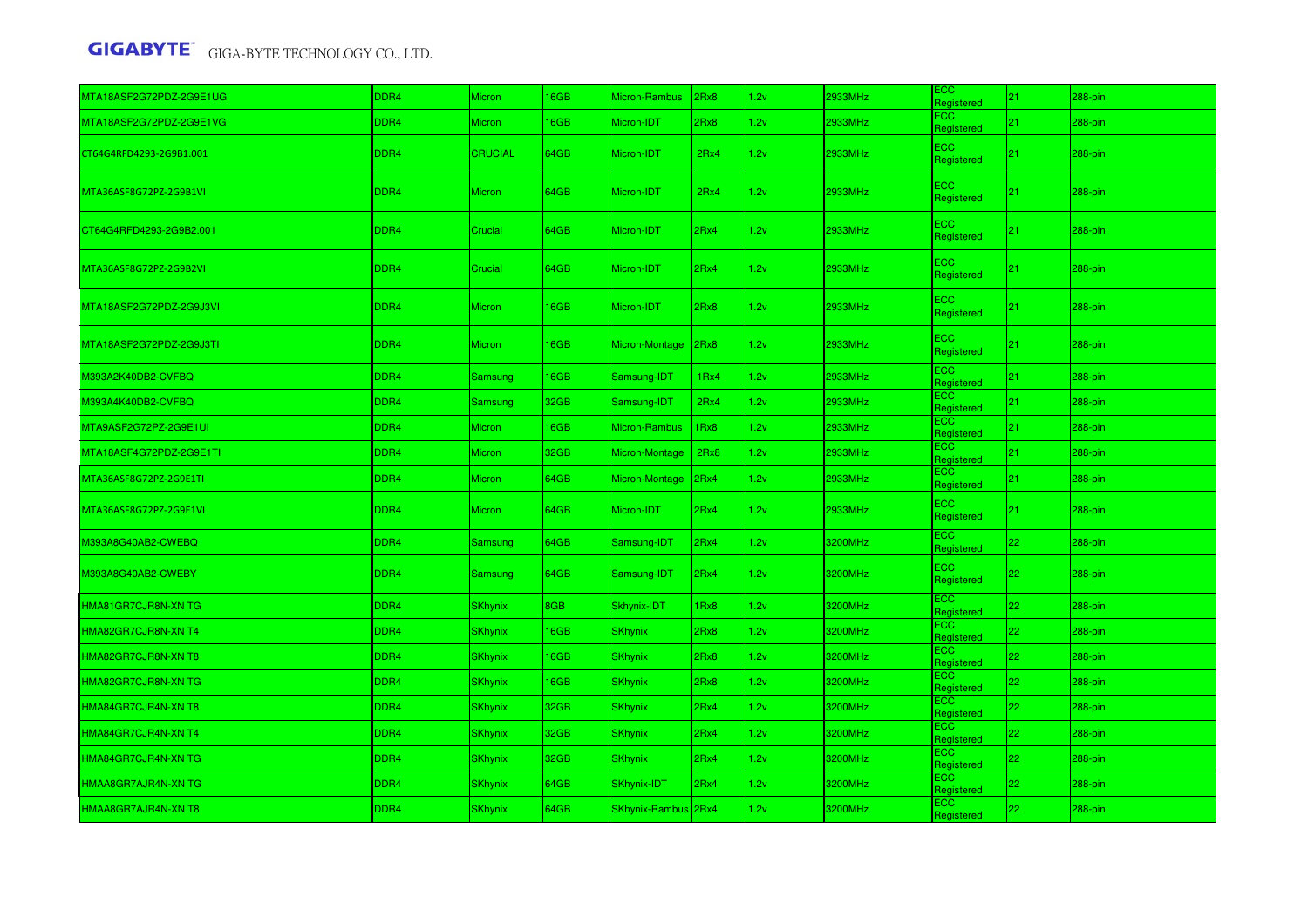| CT8G4RFS832A.9FE1                                    | DDR4 | Crucial       | <b>BGB</b> | <b>Micron</b>         | Rx8  | 1.2v | 3200MHz | ECC<br>Registered        | 22           | 288-pin    |
|------------------------------------------------------|------|---------------|------------|-----------------------|------|------|---------|--------------------------|--------------|------------|
| CT8G4RFS832A-3G2E1.001                               | DDR4 | Crucial       | 8GB        | <b>Micron</b>         | IRx8 | 1.2v | 3200MHz | <b>ECC</b><br>Registered | 22           | 288-pin    |
| MTA9ASF1G72PZ.3G2E1VG                                | DDR4 | Micron        | 8GB        | <b>Micron</b>         | IRx8 | 1.2v | 3200MHz | ECC.<br>Registered       | 22           | 288-pin    |
| CT16G4RFD832A.18FE1                                  | DDR4 | Crucial       | 16GB       | Micron-IDT            | 2Rx8 | 1.2v | 3200MHz | <b>ECC</b><br>Registered | 22           | 288-pin    |
| MTA18ASF2G72PDZ.3G2E1VG                              | DDR4 | <b>Micron</b> | 16GB       | Micron-IDT            | 2Rx8 | 1.2v | 3200MHz | <b>ECC</b><br>Registered | 22           | 288-pin    |
| CT16G4RFS432A.18FE1                                  | DDR4 | Crucial       | 16GB       | Micron-IDT            | IRx4 | 1.2v | 3200MHz | ECC<br>Registered        | 22           | 288-pin    |
| CT16G4RFS432A-3G2E1.001                              | DDR4 | Crucial       | 16GB       | Micron-IDT            | IRx4 | 1.2v | 3200MHz | ECC.<br>Registered       | 22           | 288-pin    |
| MTA18ASF2G72PZ.3G2E1VG                               | DDR4 | Micron        | 16GB       | Micron-IDT            | Rx4  | 1.2v | 3200MHz |                          | $ 22\rangle$ | 288-pin    |
| CT16G4RFD832A-3G2E1.001                              | DDR4 | Crucial       | 16GB       | Micron-Rambus         | 2Rx8 | 1.2v | 3200MHz | <b>ECC</b><br>Registered | 22           | 288-pin    |
| CT16G4RFD832A.3G2E1.001                              | DDR4 | Crucial       | 16GB       | Micron-Rambus         | 2Rx8 | 1.2v | 3200MHz | <b>ECC</b><br>Registered | 22           | 288-pin    |
| MTA18ASF2G72PDZ-3G2E1UK                              | DDR4 | <b>Micron</b> | 16GB       | Micron-Rambus         | 2Rx8 | 1.2v | 3200MHz | <b>ECC</b><br>Registered | 22           | 288-pin    |
| CT32G4RFD432A.36FE2                                  | DDR4 | Crucial       | 32GB       | Micron-Montage        | 2Rx4 | 1.2v | 3200MHz | <b>ECC</b><br>Registered | 22           | 288-pin    |
| CT32G4RFD432A-3G2E2.001                              | DDR4 | Crucial       | 32GB       | Micron-Montage        | 2Rx4 | 1.2v | 3200MHz | <b>ECC</b><br>Registered | 22           | $288$ -pin |
| MTA36ASF4G72PZ.3G2E2TG                               | DDR4 | <b>Micron</b> | 32GB       | Micron-Montage        | 2Rx4 | 1.2v | 3200MHz | ECC<br>Registered        | 22           | 288-pin    |
| 0393A2K40DB2-CWEBQ<br>(3200MHz only support on 1DPC) | DDR4 | Samsung       | 16GB       | Samsung-IDT           | IRx4 | 1.2v | 3200MHz | <b>ECC</b><br>Registered | 22           | $288$ -pin |
| M393A2K43DB2-CWEBQ<br>(3200MHz only support on 1DPC) | DDR4 | Samsung       | 16GB       | Samsung-IDT           | 2Rx8 | 1.2v | 3200MHz | ECC.<br>Registered       | $ 22\rangle$ | 288-pin    |
| M393A2K40DB3-CWEGQ                                   | DDR4 | Samsung       | 16GB       | Samsung-<br>Rambus    | IRx4 | 1.2v | 3200MHz | <b>ECC</b><br>Registered | 22           | 288-pin    |
| M393A2K40DB3-CWEBQ                                   | DDR4 | Samsung       | 16GB       | Samsung-IDT           | IRx4 | 1.2v | 3200MHz | <b>ECC</b><br>Registered | 22           | 288-pin    |
| M393A2K40DB3-CWECQ                                   | DDR4 | Samsung       | 16GB       | Samsung-              | IRx4 | 1.2v | 3200MHz | <b>ECC</b><br>Registered | 22           | 288-pin    |
| M393A4K40DB2-CWEBQ<br>(3200MHz only support on 1DPC) | DDR4 | Samsung       | 32GB       | Samsung-IDT           | 2Rx4 | 1.2v | 3200MHz | <b>ECC</b><br>Registered | $ 22\rangle$ | 288-pin    |
| M393A4K40DB3-CWECQ                                   | DDR4 | Samsung       | 32GB       | Samsung-<br>Montage   | 2Rx4 | 1.2v | 3200MHz | ECC<br>Registered        | 22           | 288-pin    |
| M393A4K40DB3-CWEBQ                                   | DDR4 | Samsung       | 32GB       | Samsung-IDT           | PRx4 | 1.2v | 3200MHz | <b>ECC</b><br>Registered | 22           | 288-pin    |
| M393A4K40DB3-CWEBY                                   | DDR4 | Samsung       | 32GB       | Samsung-IDT           | PRx4 | 1.2v | 3200MHz | ECC<br>Registered        | 22           | 288-pin    |
| M393A4K40DB3-CWEGQ                                   | DDR4 | Samsung       | 32GB       | Samsung-<br>Rambus    | 2Rx4 | 1.2v | 3200MHz | <b>ECC</b><br>Registered | 22           | 288-pin    |
| TR416G32S422-XNC                                     | DDR4 | V-color       | 16GB       | <b>SKhynix-Rambus</b> | 1Rx4 | 1.2v | 3200MHz | ECC.<br>Registered       | 22           | 288-pin    |
| KSM32RD4/32MEI                                       | DDR4 | Kingston      | 32GB       | Micron-IDT            | 2Rx4 | 1.2v | 3200MHz | ECC<br>Registered        | 22           | 288-pin    |
| KSM32RD8/16MEI                                       | DDR4 | Kingston      | 16GB       | Micron-IDT            | 2Rx8 | 1.2v | 3200MHz | ECC.<br>Registered       | 22           | 288-pin    |
| M393A2K43DB3-CWEBQ                                   | DDR4 | Samsung       | 16GB       | Samsung-IDT           | 2Rx8 | 1.2v | 3200MHz | ECC<br>Registered        | 22           | 288-pin    |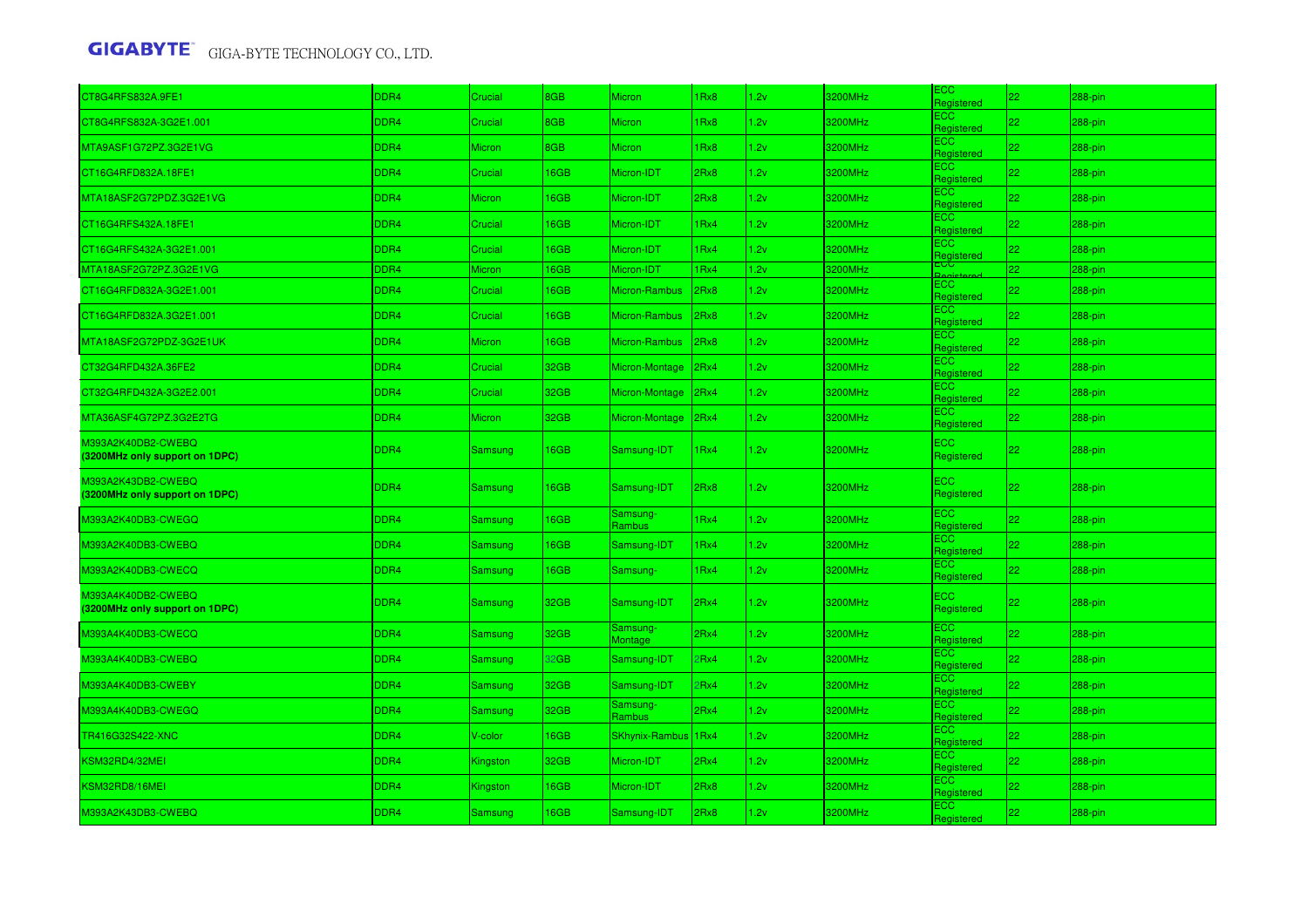| M393A1K43DB2-CWEBQ<br>3200MHz only support on 1DPC) | DDR4             | Samsung        | <b>BGB</b>  | Samsung-IDT          | Rx8              | 1.2v | 3200MHz | ECC.<br>Registered              | 22           | 288-pin    |
|-----------------------------------------------------|------------------|----------------|-------------|----------------------|------------------|------|---------|---------------------------------|--------------|------------|
| CT64G4RFD432A-3G2B2.001                             | DDR4             | Crucial        | 64GB        | <b>Micron</b>        | 2Rx4             | 1.2v | 3200MHz | <b>ECC</b><br>Registered        | 22           | 288-pin    |
| MTA36ASF8G72PZ.3G2B2TI                              | DDR4             | Micron         | 64GB        | <b>Micron</b>        | 2Rx4             | 1.2v | 3200MHz | ECC<br>Registered               | 22           | 288-pin    |
| CT32G4RFD432A-3G2E7.001                             | DDR <sub>4</sub> | Crucial        | 32GB        | Micron-IDT           | 2Rx4             | 1.2v | 3200MHz | ECC.<br>Registered              | 22           | 288-pin    |
| CT32G4RFD432A.36FE7                                 | DDR <sub>4</sub> | Crucial        | 32GB        | Micron-IDT           | 2Rx4             | 1.2v | 3200MHz | ECC.<br>Registered              | 22           | 288-pin    |
| MTA36ASF4G72PZ.3G2E7VI                              | DDR4             | <b>Micron</b>  | 32GB        | Micron-IDT           | 2Rx4             | 1.2v | 3200MHz | <b>ECC</b><br>Registered        | 22           | $288-pin$  |
| MTA36ASF4G72PZ.3G2E7TI                              | DDR4             | Micron         | 32GB        | Micron-Montage       | 2Rx4             | 1.2v | 3200MHz | <b>ECC</b><br>Registered        | 22           | $288$ -pin |
| AD4R3200316G22-BSSC                                 | DDR4             | <b>ADATA</b>   | 16GB        | Samsung-IDT          | 2Rx8             | 1.2v | 3200MHz | <b>ECC</b><br>Registered        | 22           | 288-pin    |
| MTA18ASF4G72PDZ.3G2B2TI                             | DDR4             | Micron         | 32GB        | Micron-Montage       | 2Rx8             | 1.2v | 3200MHz | <b>ECC</b><br>Registered        | 22           | 288-pin    |
| MTA18ASF4G72PDZ-3G2B2TI                             | DDR <sub>4</sub> | Micron         | 32GB        | Micron-Montage       | 2Rx8             | 1.2v | 3200MHz | ECC.<br>Registered              | 22           | 288-pin    |
| HMA82GR7DJR8N-XN T8                                 | DDR4             | <b>SKhynix</b> | 16GB        | SKhynix-Rambus 2Rx8  |                  | 1.2v | 3200MHz | ECC<br>Registered               | $ 22\rangle$ | 288-pin    |
| HMA84GR7DJR4N-XN T4                                 | DDR4             | SKhynix        | 32GB        | SKhynix-Montage 2Rx4 |                  | 1.2v | 3200MHz | <b>ECC</b><br>Registered        | 22           | $288$ -pin |
| HMA84GR7DJR4N-XN TG                                 | DDR4             | <b>SKhynix</b> | 32GB        | SKhynix-IDT          | 2Rx4             | 1.2v | 3200MHz | <b>ECC</b><br>Registered        | 22           | 288-pin    |
| MTA36ASF4G72PZ-3G2J3UI                              | DDR4             | <b>Micron</b>  | 32GB        | Micron-Rambus        | 2Rx4             | 1.2v | 3200MHz | <b>ECC</b><br>Registered        | 22           | 288-pin    |
| KSM32RS8/8MEI                                       | DDR4             | Kingston       | 8GB         | <b>MICRON-IDT</b>    | 1Rx8             | 1.2v | 3200MHz | ECC<br>Registered               | 22           | 288-pin    |
| M393AAG40M32-CAEBQ                                  | DDR4             | Samsung        | 128GB       | <b>Samsung</b>       | 2S2Rx4           | 1.2v | 3200MHz | ECC<br>Registered               | 22           | 288-pin    |
| M393AAG40M32-CAEBY                                  | DDR <sub>4</sub> | Samsung        | 128GB       | <b>Samsung</b>       | 2S2Rx4           | 1.2v | 3200MHz | ECC.<br>Registered              | 22           | 288-pin    |
| MTA18ASF2G72PZ-3G2E2TI                              | DDR4             | <b>Micron</b>  | 6GB         | Micron-Montage       | 1Rx4             | 1.2v | 3200MHz | <b>ECC</b><br>Registered        | 22           | $288$ -pin |
| MTA9ASF2G72PZ-3G2E1TI                               | DDR4             | Micron         | <b>I6GB</b> | Micron-Montage       | 1Rx8             | 1.2v | 3200MHz | <b>ECC</b><br>Registered        | 22           | $288-pin$  |
| MTA18ASF4G72PDZ-3G2E1UI                             | DDR4             | Micron         | 32GB        | Micron-Rambus        | 2Rx8             | 1.2v | 3200MHz | <b>ECC</b><br>Registered        | 22           | 288-pin    |
| MTA18ASF4G72PDZ-3G2E1TI                             | DDR <sub>4</sub> | Micron         | 32GB        | Micron-Montage       | 2Rx8             | 1.2v | 3200MHz | <b>ECC</b><br><b>Registered</b> | 22           | 288-pin    |
| VITA18ASF4G72PDZ-3G2E1V1                            | DDR4             | Micron         | 32GB        | <b>Micron</b>        | 2Rx8             | 1.2v | 3200MHz | <b>ECC</b><br>Registered        | 22           | $288-pin$  |
| MTA36ASF8G72PZ-3G2E1VI                              | DDR4             | Micron         | 64GB        | Micron-IDT           | 2Rx4             | 1.2v | 3200MHz | ECC.<br>Registered              | 22           | $288$ -pin |
| MTA18ASF2G72PDZ-3G2J3UI                             | DDR4             | <b>Micron</b>  | <b>I6GB</b> | Micron-Rambus        | 2Rx8             | 1.2v | 3200MHz | <b>ECC</b><br>Registered        | 22           | $288$ -pin |
| AD4R3200716G22-BHYA                                 | DDR4             | <b>ADATA</b>   | 16GB        | SKhynix-Montage 1Rx8 |                  | 1.2v | 3200MHz | <b>ECC</b><br>Registered        | 22           | 288-pin    |
| HMA82GR7DJR8N-XN TG                                 | DDR <sub>4</sub> | <b>SKhynix</b> | <b>I6GB</b> | SKhynix-IDT          | 2Rx8             | 1.2v | 3200MHz | ECC<br>Registered               | 22           | 288-pin    |
| KSM32RS4/32MER                                      | DDR4             | Kingston       | 32GB        | Micron-Rambus        | 1 <sub>Rx4</sub> | 1.2v | 3200MHz | ECC.<br>Registered              | 22           | 288-pin    |
| KSM32RS8/16MER                                      | DDR <sub>4</sub> | Kingston       | <b>I6GB</b> | Micron-Rambus        | 1Rx8             | 1.2v | 3200MHz | ECC.<br>Registered              | 22           | 288-pin    |
| HMAA8GR7CJR4N-XN T4                                 | DDR4             | <b>SKhynix</b> | 64GB        | SKhynix-Montage 2Rx4 |                  | 1.2v | 3200MHz | ECC<br>Registered               | 22           | 288-pin    |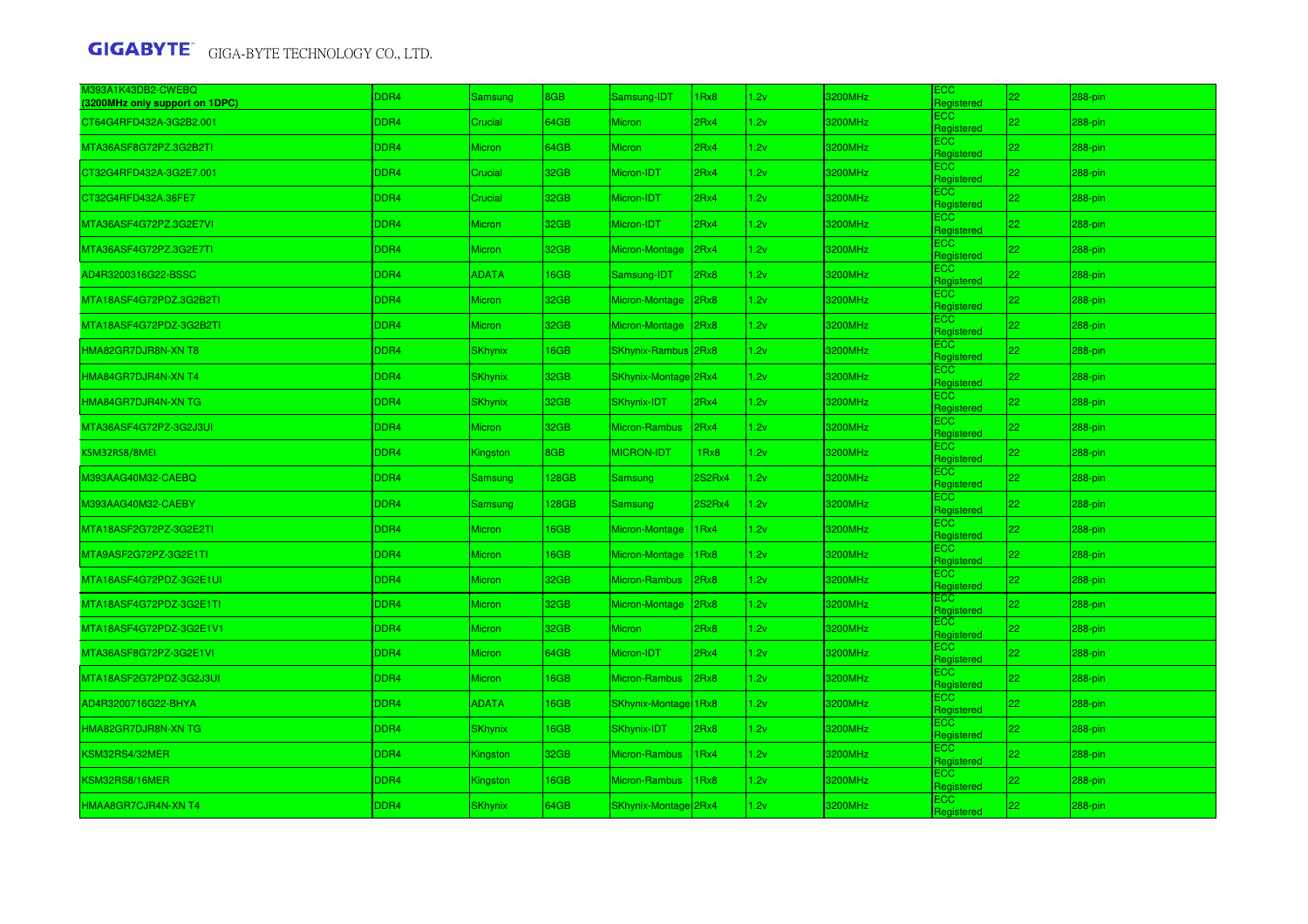| HMAA8GR7CJR4N-XN TG     | DDR4             | <b>SKhynix</b> | 64GB               | SKhynix-IDT                   | 2Rx4            | 1.2v                              | 3200MHz   | ECC :<br>Registered           | 22 | 288-pin     |
|-------------------------|------------------|----------------|--------------------|-------------------------------|-----------------|-----------------------------------|-----------|-------------------------------|----|-------------|
| HMAA8GR7CJR4N-XN T8     | DDR4             | SKhynix        | 64GB               | SKhynix-Rambus 2Rx4           |                 | 1.2v                              | 3200MHz   | ECC.<br>Registered            | 22 | 288-pin     |
| M393A4G40BB3-CWEGQ      | DDR4             | Samsung        | 32GB               | Samsung-<br>Rambus            | 1Rx4            | 1.2v                              | 3200MHz   | ECC.<br>Registered            | 22 | 288-pin     |
| M393A4K40EB3-CWEGQ      | DDR <sub>4</sub> | Samsung        | 32GB               | Samsung-<br>Rambus            | 2Rx4            | 1.2v                              | 3200MHz   | ECC<br>Registered             | 22 | 288-pin     |
| M393A4K40EB3-CWECQ      | DDR <sub>4</sub> | Samsung        | 32GB               | Samsung-<br>Montage           | 2Rx4            | 1.2v                              | 3200MHz   | EC <sub>2</sub><br>Registered | 22 | 288-pin     |
| M393A4K40EB3-CWEBY      | DDR4             | Samsung        | 32GB               | Samsung-IDT                   | 2Rx4            | 1.2v                              | 3200MHz   | EC <sub>2</sub><br>Registered | 22 | 288-pin     |
| M393A8G40BB4-CWEBY      | DDR4             | Samsung        | 64GB               | Samsung-IDT                   | 2Rx4            | 1.2v                              | 3200MHz   | ECC<br>Registered             | 22 | 288-pin     |
| KSM32RD8/16HDR          | DDR4             | Kingston       | 16GB               | SKhynix-Rambus 2Rx8           |                 | 1.2v                              | 3200MHz   | ECC.<br>Registered            | 22 | 288-pin     |
| KSM32RD4/32HDR          | DDR4             | Kingston       | 32GB               | SKhynix-Rambus 2Rx4           |                 | 1.2v                              | 3200MHz   | ECC<br>Registered             | 22 | 288-pin     |
| MTA18ASF2G72PDZ-3G2R1TI | DDR4             | <b>Micron</b>  | 16GB               | Micron-Rambus 2Rx8            |                 | 1.2v                              | 3200MHz   | ECC.<br>Registered            | 22 | 288-pin     |
| MTA18ASF2G72PDZ-3G2R1UI | DDR4             | Micron         | 16GB               | Micron-Rambus                 | 2Rx8            | 1.2v                              | 3200MHz   | ECC<br>Registered             | 22 | 288-pin     |
| MTA18ASF2G72PDZ-3G2R1VI | DDR4             | <b>Micron</b>  | 16GB               | Micron-Rambus                 | 2Rx8            | 1.2v                              | 3200MHz   | ECC.<br>Registered            | 22 | 288-pin     |
| MTA18ASF4G72PDZ-3G2F1VI | DDR4             | Micron         | 32GB               | Micron-IDT                    | 2Rx8            | 1.2v                              | 3200MHz   | EСC<br><b>Registered</b>      | 22 | 288-pin     |
| MTA18ASF4G72PDZ-3G2F1UI | DDR4             | Micron         | 32GB               | Micron-Rambus                 | 2Rx8            | 1.2v                              | 3200MHz   | ECC.                          | 22 | 288-pin     |
| MTA36ASF8G72PZ-3G2F1VI  | DDR4             | Micron         | 64GB               | Micron-IDT                    | 2Rx4            | 1.2v                              | 3200MHz   | <u> Bepistered</u>            | 22 | 288-pin     |
| MTA36ASF8G72PZ-3G2F1TI  | DDR4             | Micron         | 64GB               | <u>viicron-</u><br>$l$ ontagu | 2Rx4            | 1.2v                              | 3200MHz   | <del>Eccist</del>             | 22 | 288-pin     |
| MTA9ASF1G72PZ-3G2R1VI   | DDR4             | <b>Micron</b>  | 8GB                | Micron-IDT                    | 1Rx8            | 1.2v                              | 3200MHz   | ECC<br>Registered             | 22 | 288-pin     |
| MTA18ASF2G72PZ-3G2R1UI  | DDR4             | Micron         | 16GB               | Micron-Rambus                 | 2Rx8            | 1.2v                              | 3200MHz   | ECC<br>Registered             | 22 | 288-pin     |
| MTA18ASF2G72PZ-3G2R1TI  | DDR4             | Micron         | 16GB               | Micron-Montage                | 1Rx4            | 1.2v                              | 3200MHz   | ECC<br>Registered             | 22 | 288-pin     |
| MTA9ASF2G72PZ-3G2F1UI   | DDR4             | Micron         | 16GB               | Micron-Rambus                 | 1Rx8            | 1.2v                              | 3200MHz   | ECC                           | 22 | 288-pin     |
| MTA36ASF4G72PZ-3G2R1UI  | DDR4             | Micron         | 32GB               | Micron-Rambus                 | 2Rx4            | 1.2v                              | 3200MHz   | ⊨CC<br>Registered             | 22 | 288-pin     |
| MTA18ASF4G72PZ-3G2F1TI  | DDR <sub>4</sub> | Micron         | 32GB               | Micron-Montage                | 1Rx4            | 1.2v                              | 3200MHz   | ECC<br>Registered             | 22 | 288-pin     |
| MTA18ASF4G72PZ-3G2F1UI  | DDR4             | <b>Micron</b>  | 32GB               | Micron-Rambus                 | 1Rx4            | 1.2v                              | 3200MHz   | <b>ECC</b><br>anina?          | 22 | 288-pin     |
| M393A2K43EB3-CWEBQ      | DDR4             | Samsung        | 16GB               | Samsung-IDT                   | 2Rx8            | 1.2v                              | 3200MHz   | ECC.                          | 22 | 288-pin     |
| KSM32RD8/16MRR          | DDR4             | Kingston       | 16GB               | Micron-Rambus                 | 2Rx8            | 1.2v                              | 3200MHz   | ECG.                          | 22 | 288-pin     |
| KSM32RD4/32MRR          | DDR4             | Kingston       | 32GB               | Micron-Rambus                 | 2Rx4            | 1.2v                              | 3200MHz   | ECC<br><b>Registere</b>       | 22 | 288-pin     |
| <b>LRDIMM</b>           |                  |                |                    |                               |                 |                                   |           |                               |    |             |
| 0386A8K40CM2-CVFBY      | DDR4             | Samsung        | 64GB               | Samsung-IDT                   | 4DRx4           | 1.2v                              | 2933MHz   | ECC<br>Registered             | 21 | 288-pin     |
| M386A8K40DM2-CWELQ      | DDR4             | Samsung        | 64GB               | Samsung-IDT                   | 4DRx4           | 1.2v                              | 3200MHz   | ECC<br>Registered             | 22 | 288-pin     |
| M386AAG40MMB-CVFC0      | DDR4             | Samsung        | 128GB              | Samsung                       | 4DRx4           | 1.2v                              | 2933MHz   | ECC.<br>Registered            | 21 | 288-pin     |
|                         |                  |                |                    |                               | <b>PCIe SSD</b> |                                   |           |                               |    |             |
| <b>Product Name</b>     | <b>Type</b>      | Vendor         | <b>Form Factor</b> | <b>Interface</b>              |                 | <b>Capacity   Interface Speed</b> | <b>FW</b> |                               |    | <b>Note</b> |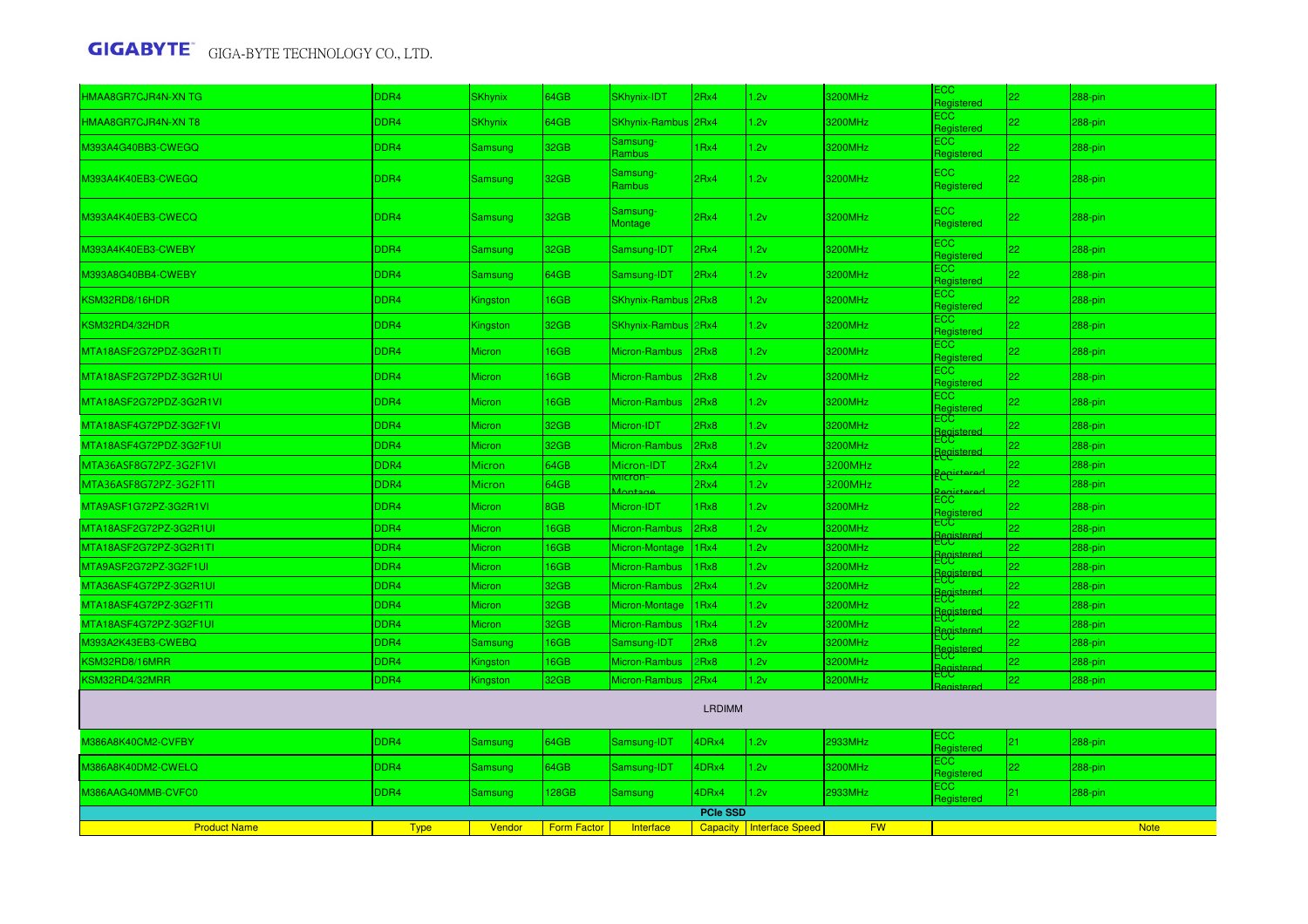| SSDPEDKX040T701 P4500 Series PCIe Gen3 x4 4TB     | PCIe                | Intel                             | <b>PCI-E 3.0</b>   | PCle(NVMe)                   | 4TB                            |                        |                            |             |             |
|---------------------------------------------------|---------------------|-----------------------------------|--------------------|------------------------------|--------------------------------|------------------------|----------------------------|-------------|-------------|
| Samsung PM1725b MZPLL3T2HAJQ PCIe Gen3 x8 3.2TB   | PCIe                | <b>Samsung</b>                    | <b>PCI-E 3.0</b>   | PCle(NVMe)                   | 3.2TB                          |                        |                            |             |             |
| Netlist N1951 E3 NS1951AH33T2 Gen3 x8 3.2TB       | PCIe                | Netlist                           | <b>PCI-E 3.0</b>   | PCle(NVMe)                   | 3.2TB                          |                        |                            |             |             |
|                                                   |                     |                                   |                    |                              | U.2                            |                        |                            |             |             |
| <b>Product Name</b>                               | <b>Type</b>         | Vendor                            | <b>Form Factor</b> | Interface                    | <b>Capacity</b>                | <b>Interface Speed</b> |                            |             | <b>Note</b> |
|                                                   |                     |                                   |                    |                              | U.2                            |                        |                            |             |             |
| SSDPF2NV153TZ D5-P5316 Series                     | U.2                 | Intel                             | 2.5"               | SFF8639(NVMe) 15.35TB        |                                | PCIe Gen4 x4           |                            |             |             |
| SSDPE2KE032T801 P4610 Series                      | U.2                 | <b>Intel</b>                      | 2.5"               | SFF8639(NVMe) 3.2TB          |                                | Gen3 x4                |                            |             |             |
| SSDPE2KX020T801 P4510 Series                      | U.2                 | <b>Intel</b>                      | 2.5"               | SFF8639(NVMe) 2TB            |                                | Gen3 x4                |                            |             |             |
| MZWLJ3T8HBLS PM1733 Series                        | U.2                 | Samsung                           | 2.5"               | SFF8639(NVMe) 3.84TB         |                                | Gen4 x4                |                            |             |             |
| MTFDHAL3T2TCU 9200 Series                         | U.2                 | Micron                            | 2.5"               | SFF8639(NVMe)                | 3.2TB                          | Gen3 x4                |                            |             |             |
| KCD51LUG960G CD5 Series                           | U.2                 | Toshiba                           | 2.5"               | SFF8639(NVMe)                | 960GB                          | Gen3 x4                |                            |             |             |
| <b>PWFX100 3.2TB</b>                              | U.2                 | PHISON                            | 2.5"               | SFF8639(NVMe) 3.2TB          |                                | PCIe Gen3 x4           |                            |             |             |
| MTFDHBE960TDF 7300 Pro Series                     | U.2                 | Micron                            | 2.5"               | <b>SFF8639(NVMe)</b>         | 960GB                          | Gen3 x4                | MTFDHBE960TDF-1AW4ZABYY    |             |             |
| MTFDHBE1T6TDG 7300 Max Series                     | U.2                 | Micron                            | 2.5"               | SFF8639(NVMe)                | 1.6TB                          | Gen3 x4                | MTFDHBE1T6TDG-1AW1ZABYY    |             |             |
| MZWLL3T2HAJQ PM1725b Series                       | U.2                 | Samsung                           | 2.5"               | SFF8639(NVMe)                | 3.2TB                          | PCIe Gen3 x4           |                            |             |             |
| MTFDHAL3T2TDR 9300 Max Series                     | U.2                 | <b>Micron</b>                     | 2.5"               | SFF8639(NVMe) 3.2TB          |                                | PCIe Gen3 x4           |                            |             |             |
| MZQL23T8HCLS PM9A3 Series                         | U.2                 | Samsung                           | 2.5"               | <b>SFF8639(NVMe)</b>         | 3.84TB                         | PCIe Gen4 x4           |                            |             |             |
| SSDPF2KX038TZ D7-P5510 Series                     | U.2                 | ntel                              | 2.5"               | <b>SFF8639(NVMe)</b>         | 3.84TB                         | PCIe Gen4 x4           |                            |             |             |
|                                                   |                     |                                   |                    |                              | U.3                            |                        |                            |             |             |
| <b>Product Name</b>                               | <b>Type</b>         | Vendor                            | <b>Form Factor</b> | Interface                    | <b>Capacity</b>                | Interface Speed        |                            |             | <b>Note</b> |
|                                                   |                     |                                   |                    |                              | U.3                            |                        |                            |             |             |
| KCM61RUL3T84 CM6-R Series                         |                     | <b>KIOXIA</b>                     |                    |                              |                                | PCIe Gen4 x4           |                            |             |             |
|                                                   | U.3<br>U.3          | KIOXIA                            | 2.5"<br>2.5"       | SFF8639(NVMe)                | 3.84TB<br>1.92TB               | PCle Gen4 x4           |                            |             |             |
| KCD61LUL1T92 CD6-R Series                         | U.3                 | KIOXIA                            | 2.5"               | SFF8639(NVMe)                | 3.84TB                         | PCIe Gen4 x4           |                            |             |             |
| KCD61LUL3T84 CD6-R Series                         | U.3                 | KIOXIA                            | 2.5"               | SFF8639(NVMe)                | 960GB                          | PCIe Gen4 x4           |                            |             |             |
| KCM61RUL960G CM6-R Series<br><b>Product Name</b>  | <b>Type</b>         | Vendor                            | <b>Form Factor</b> | SFF8639(NVMe)<br>Interface   |                                | Interface Speed        |                            | <b>Note</b> |             |
|                                                   |                     |                                   |                    | M.2                          | <b>Capacity</b>                |                        |                            |             |             |
|                                                   |                     |                                   |                    |                              |                                |                        |                            |             |             |
| SSDPELKX010T801 P4511 Series 1TB                  | M.2                 | Intel                             | 22110              | PCle(NVMe)                   | 1TB                            |                        |                            |             |             |
| SSDPEKKA010T801 P4101 Series 1TB                  | M.2                 | Intel                             | 2280               | PCle(NVMe)                   | 1TB                            |                        |                            |             |             |
| MZ-1LB1T9N 983 DCT Series                         | M.2                 | <b>Samsung</b>                    | 22110              | PCle(NVMe)                   | 1.92TB                         |                        |                            |             |             |
| <b>EP3-KW960 EPX Series</b>                       | M.2                 | <b>LITE-ON</b>                    | 22110              | PCle(NVMe)                   | 960GB                          |                        |                            |             |             |
| <b>IM2P33F8-256GD</b>                             | M.2                 | <b>ADATA</b>                      | 2280               | <b>PCle(NVMe)</b>            | <b>256GB</b>                   |                        |                            |             |             |
| <b>IM2P33F8-512GD</b><br>AF960GSTJA-YT1 ATP 960GB | M.2<br>M.2          | <b>ADATA</b><br><b>ATP</b>        | 2280               | PCle(NVMe)<br>PCle(NVMe)     | 512GB                          |                        |                            |             |             |
| IM2P33F8-256GD1                                   | M.2                 | <b>ADATA</b>                      | 2280<br>2280       | PCle(NVMe)                   | 960GB<br>256GB                 |                        |                            |             |             |
| IM2P33F8-512GD1                                   | M.2                 | <b>ADATA</b>                      | 2280               | PCle(NVMe)                   | 512GB                          |                        |                            |             |             |
| MTFDHBA960TDF 960GB 7300 Pro Series               | M.2                 | <b>Micron</b>                     | 2280               | PCle(NVMe)                   | 960GB                          | PCIe Gen3 x4           |                            |             |             |
|                                                   |                     |                                   |                    |                              | <b>M.2 Expansion PCIe Card</b> |                        |                            |             |             |
|                                                   |                     |                                   |                    |                              | Max.                           |                        |                            |             |             |
| <b>Product Name</b>                               | <b>Type</b>         | Vendor                            | <b>Form Factor</b> | Interface                    | <b>Channels</b>                | <b>Interface Speed</b> |                            |             | <b>Note</b> |
| <b>CMT4034</b>                                    | PCIe                | Gigabyte                          | 22110              | PCle(NVMe)                   |                                | PCle Gen3 x16          |                            |             |             |
|                                                   |                     |                                   |                    |                              | <b>RAID Cards</b>              |                        |                            |             |             |
| Model                                             | RAID-on-Chip        | Host Bus Type   Internal Ports    |                    | Internal                     | <b>External</b>                | External               | <b>Data Transfer Rates</b> |             | <b>Note</b> |
|                                                   | Controller          |                                   |                    | <b>Connectors</b>            | <b>Ports</b>                   | <b>Connectors</b>      |                            |             |             |
|                                                   |                     |                                   |                    |                              | <b>GIGABYTE Storage Cards</b>  |                        |                            |             |             |
| <b>CRAO358</b>                                    | <b>LSI SAS 3008</b> | <b>OCP</b> PCIe-x8<br>Gen3 x8 bus |                    | 1 x internal<br>SlimSAS port |                                | 1 x OCuLink<br>port    | 12Gb/s ports               |             |             |
|                                                   |                     |                                   |                    |                              |                                |                        |                            |             |             |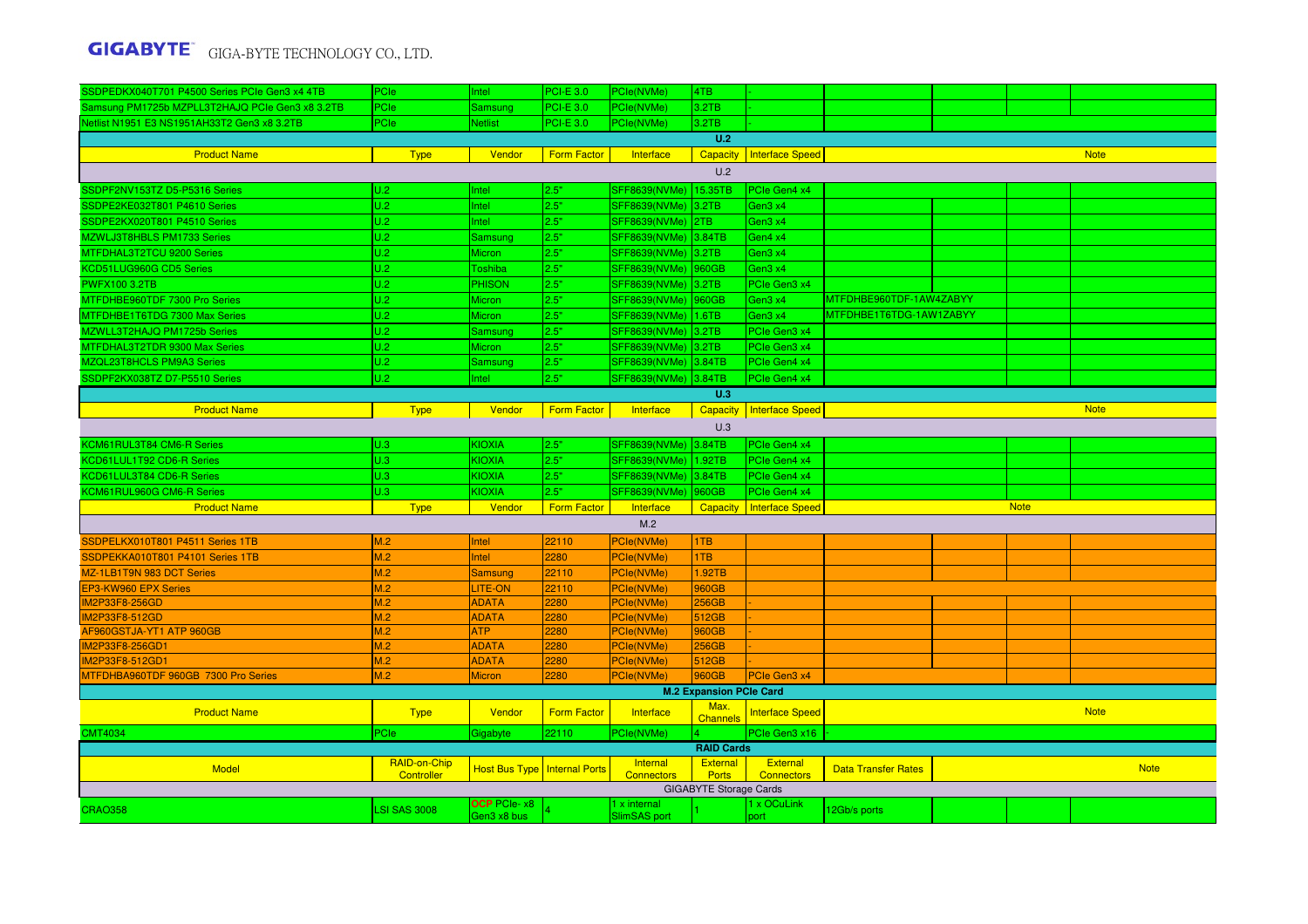| <b>CRAO558</b>                                       | <b>SI SAS 3108</b>                            | OCP PCIe- $x8$<br>Gen3 x8 bus  |                 | I x internal<br><b>SlimSAS</b> port |                                  | 1 x OCuLink                          | 12Gb/s ports                                |  |  |             |  |  |
|------------------------------------------------------|-----------------------------------------------|--------------------------------|-----------------|-------------------------------------|----------------------------------|--------------------------------------|---------------------------------------------|--|--|-------------|--|--|
|                                                      |                                               |                                |                 |                                     | <b>LSI RAID Controller Cards</b> |                                      |                                             |  |  |             |  |  |
| Model                                                | RAID-on-Chip<br>Controller                    | Host Bus Type   Internal Ports |                 | Internal<br><b>Connectors</b>       | <b>External</b><br><b>Ports</b>  | <b>External</b><br><b>Connectors</b> | <b>Data Transfer Rates</b>                  |  |  | <b>Note</b> |  |  |
| MegaRAID SAS 9460-16i with Tri-mode                  | SAS3516 dual-core<br>RAID-on-Chip<br>(ROC)    | x8 lane PCI<br>Express® 3.1    |                 | 4 x Mini-SAS HD<br>SFF-8643         |                                  |                                      | Up to 12Gb/s per port                       |  |  |             |  |  |
| MegaRAID 9560-16i with Tri-mode                      | 453916 Tri-Mod<br>$\sim$ Chi<br>$\frac{1}{2}$ | xo iane PUI                    | 16 <sup>1</sup> | <mark>: SFF-8654</mark><br>SlimSAS) |                                  |                                      | Up to 12Gb/s per port                       |  |  |             |  |  |
|                                                      |                                               |                                |                 |                                     | <b>GRAID</b>                     |                                      |                                             |  |  |             |  |  |
| SupremeRAID SR-1000                                  |                                               | PCIe Gen3 x16                  |                 |                                     |                                  |                                      |                                             |  |  |             |  |  |
|                                                      |                                               |                                |                 |                                     | <b>LAN Cards</b>                 |                                      |                                             |  |  |             |  |  |
| <b>Product Name</b>                                  | Connector                                     | <b>System Interface Type</b>   |                 | # of Ports                          | $5$ yste                         | <b>Note</b>                          |                                             |  |  |             |  |  |
|                                                      |                                               |                                |                 |                                     | <b>GIGABYTE LAN Cards</b>        |                                      |                                             |  |  |             |  |  |
| <b>CLNO222</b>                                       | <b>RJ-45</b>                                  | <b>OCP</b> PCIe Gen3 x4        |                 | Dual                                | 10Gb/s per port                  |                                      | <b>INTEL X550-AT2</b>                       |  |  |             |  |  |
| <b>CLN4831</b>                                       | SFP+                                          | PCle x8 Gen2 x8                |                 | Single                              | 10Gb/s per port                  |                                      | <b>INTEL 82599EN</b>                        |  |  |             |  |  |
| <b>CLN4752</b>                                       | QSFP+                                         | PCle x8 Gen3 x8                |                 | <b>Dual</b>                         | 40Gb/s per port                  |                                      | <b>INTEL XL710</b>                          |  |  |             |  |  |
| <b>CLN4832</b>                                       | SFP+                                          | PCle x8 Gen2 x8                |                 | <b>Dual</b>                         | 10Gb/s per port                  |                                      | <b>INTEL 82599ES</b>                        |  |  |             |  |  |
| <b>CLN4222</b>                                       | <b>RJ-45</b>                                  | PCle x8 Gen3 x4                |                 | Dual                                | 10Gb/s per port                  |                                      | <b>INTEL X550-AT2</b>                       |  |  |             |  |  |
| <b>CLN4224</b>                                       | <b>RJ-45</b>                                  | PCle x8 Gen3 x4                |                 | Quad                                | 10Gb/s per port                  |                                      | <b>INTEL X550-AT2</b>                       |  |  |             |  |  |
| CLN4M34                                              | SFP <sub>28</sub>                             | PCle Gen3 x16                  |                 | Quad                                | 10Gb/s per port                  |                                      | <b>Mellanox ConnectX-4</b>                  |  |  |             |  |  |
| <b>CLN4312</b>                                       | <b>RJ-45</b>                                  | PCIe x4 Gen2 x4                |                 | <b>Dual</b>                         | 1Gb/s per port                   |                                      | <b>INTEL i350-AM2</b>                       |  |  |             |  |  |
| <b>CLN4314</b>                                       | <b>RJ-45</b>                                  | PCle x4 Gen2 x4                |                 | Quad                                | 1Gb/s per port                   |                                      | <b>INTEL i350-AM4</b>                       |  |  |             |  |  |
| GC-MLBZ1                                             | SFP+                                          | PCle x8 Gen2 x8                |                 | Dual                                | 10Gb/s per port                  |                                      | Broadcom BCM57810S                          |  |  |             |  |  |
| Intel 10GbE                                          |                                               |                                |                 |                                     |                                  |                                      |                                             |  |  |             |  |  |
| Intel® Ethernet Converged Network Adapter X550-T2    | <b>RJ-45</b>                                  | PCle v3.0 (8.0 GT/s)           |                 | Dual                                | 10Gb/s per port                  |                                      |                                             |  |  |             |  |  |
| Intel® Ethernet Converged Network Adapter X710-DA2   | SFP+                                          | PCIe v3.0 (8.0 GT/s)           |                 | Dual                                | 10Gb/s per port                  |                                      |                                             |  |  |             |  |  |
| Intel® Ethernet Network Adapter X722-DA4             | SFP+                                          | PCle v3.0 (8.0 GT/s)           |                 | Quad                                | 10Gb/s per port                  |                                      |                                             |  |  |             |  |  |
|                                                      |                                               |                                |                 |                                     | Intel 25GbE                      |                                      |                                             |  |  |             |  |  |
| Intel® Ethernet Network Adapter XXV710-DA2           | SFP <sub>28</sub>                             | PCIe v3.0 (8.0 GT/s)           |                 | <b>Dual</b>                         | 25Gb/s per port                  |                                      |                                             |  |  |             |  |  |
| Intel® Ethernet Network Adapter E810-XXVDA4          | SFP <sub>28</sub>                             | PCle v4.0 (16 GT/s)            |                 | Quad                                | 25Gb/s per port                  |                                      |                                             |  |  |             |  |  |
| Intel® Ethernet Network Adapter E810-XXVDA2 for OCP  | SFP <sub>28</sub>                             | <b>OCP</b> PCIe Gen4 x8        |                 | Dual                                | 25Gb/s per port                  |                                      | Support OCP 3.0                             |  |  |             |  |  |
|                                                      |                                               |                                |                 |                                     | Intel_40GbE                      |                                      |                                             |  |  |             |  |  |
| Intel® Ethernet Converged Network Adapter XL710-QDA2 | QSFP+                                         | PCIe v3.0 (8.0 GT/s)           |                 | Dual                                | 40Gb/s per port                  |                                      |                                             |  |  |             |  |  |
|                                                      |                                               |                                |                 |                                     | Intel 100GbE                     |                                      |                                             |  |  |             |  |  |
| Intel® Ethernet Network Adapter E810-CQDA2           | QSFP28                                        | PCIe Gen4 x16                  |                 | Dual                                | 100Gb/s per port                 |                                      |                                             |  |  |             |  |  |
| Intel® Ethernet Network Adapter E810-CQDA2 for OCP   | QSFP28                                        | <b>OCP</b> PCIe Gen4 x16       |                 | <b>Dual</b>                         | 100Gb/s per port                 |                                      | Support OCP 3.0                             |  |  |             |  |  |
|                                                      |                                               |                                |                 |                                     | <b>Mellanox ConnectX</b>         |                                      |                                             |  |  |             |  |  |
| MCX566A-CDAI                                         | QSFP28                                        | <b>OCP PCIe 4.0 x16</b>        |                 | Dual                                | 100Gb/s per port                 |                                      | Mellanox ConnectX-5 Ex EN / Support OCP 3.0 |  |  |             |  |  |
| MCX516A-CDAT                                         | QSFP28                                        | <b>PCle 4.0 x16</b>            |                 | Dual                                | 100Gb/s per port                 |                                      | Mellanox ConnectX-5 Ex EN                   |  |  |             |  |  |
| MCX516A-BDAT                                         | QSFP28                                        | <b>PCle 4.0 x16</b>            |                 | Dual                                | 40Gb/s per port                  |                                      | Mellanox ConnectX-5 Ex EN                   |  |  |             |  |  |
| MCX516A-CCAT                                         | QSFP28                                        | PCIe Gen3 x16                  |                 | <b>Dual</b>                         | 100Gb/s per port                 |                                      | Mellanox ConnectX-5 EN                      |  |  |             |  |  |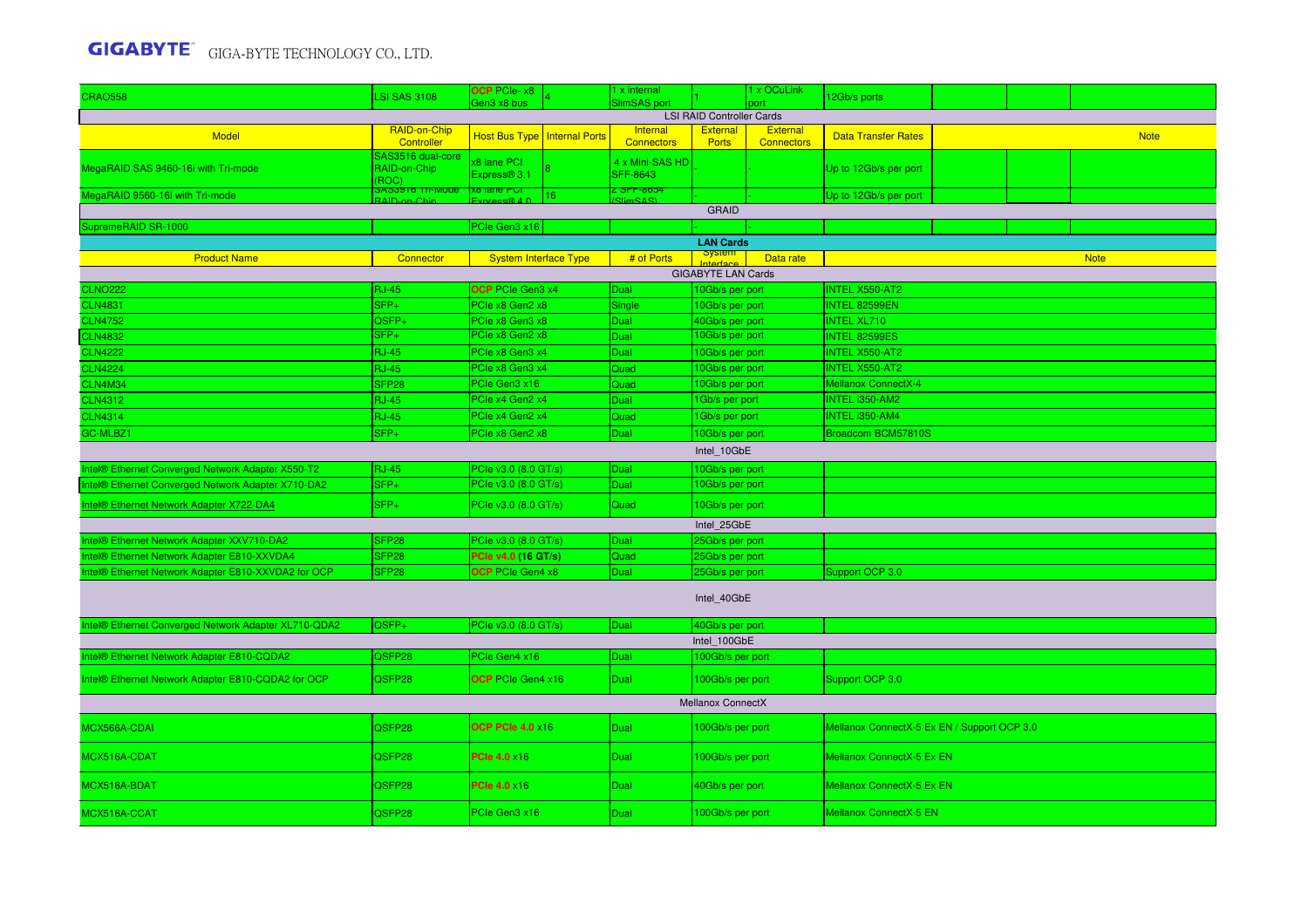| <b>MCX515A-CCAT</b>     | QSFP28            | PCle Gen3 x16            | Single        | 100Gb/s per port                               | Mellanox ConnectX-5 EN                                          |
|-------------------------|-------------------|--------------------------|---------------|------------------------------------------------|-----------------------------------------------------------------|
| <b>ICX4121A-ACAT</b>    | SFP28             | PCIe Gen3 x8             | Dual          | 25Gb/s per port                                | Mellanox ConnectX-4 Lx EN                                       |
| MCX613106A-VDAT         | QSFP56            | PCIe Gen4 x16            | Dual          | 200Gb/s per port                               | <b>Mellanox ConnectX-6 EN</b>                                   |
| //CX623435AC-VDAB       | QSFP56            | OCP PCIe Gen4 x16        | Single        | 200Gb/s per port                               | ConnectX®-6 Dx With Crypto1, With Secure Boot / Support OCP 3.0 |
| <b>MCX631432AN-ADAB</b> | SFP <sub>28</sub> | <b>OCP</b> PCIe Gen4 x8  | Dual          | 25Gb/s per port                                | ConnectX®-6 Lx without Crypto / Support OCP 3.0                 |
| <b>MCX623432AN-ADAB</b> | SFP <sub>28</sub> | <b>OCP</b> PCIe Gen4 x16 | Dual          | 25Gb/s per port                                | ConnectX®-6 Dx No Crypto, No Secure Boot / Support OCP 3.0      |
| <b>ACX623105AC-VDAT</b> | QSFP56            | PCIe Gen4 x16            | Single        | 200Gb/s per port                               | Mellanox ConnectX-6 DX EN With Crypto1, With Secure Boot        |
| MCX631102AN-ADAT        | SFP28             | PCle Gen4 x8             | Dual          | 25Gb/s per port                                | ConnectX®-6 Dx without Crypto                                   |
|                         |                   |                          |               | Mellanox VPI Adapter Cards                     |                                                                 |
| <b>ACX653436A-HDAI</b>  | QSFP56            | <b>OCP PCIe 4.0 x16</b>  | Dual          | 200Gb/s per port                               | Mellanox ConnectX-6 Ex VPI (InfiniBand) / OCP3.0                |
| <b>ICX654106A-HCAT</b>  | QSFP56            | PCle 3.0 x16             | Dual          | 200Gb/s per port                               | Mellanox ConnectX-6 Ex VPI (InfiniBand)                         |
| <b>MCX653105A-HDAT</b>  | QSFP56            | <b>PCle 4.0 x16</b>      | Single        | 200Gb/s per port                               | Mellanox ConnectX-6 Ex VPI (InfiniBand)                         |
| <b>MCX653105A-ECAT</b>  | QSFP56            | <b>PCle 4.0 x16</b>      | <b>Single</b> | <mark>ruuGb/s</mark>                           | Mellanox ConnectX-6 Ex VPI (InfiniBand)                         |
| <b>ACX653106A-HDAT</b>  | QSFP56            | <b>PCle 4.0 x16</b>      | Dual          | 200Gb/s per port                               | Mellanox ConnectX-6 Ex VPI (InfiniBand)                         |
| <b>MCX653106A-ECAT</b>  | QSFP56            | <b>PCle 4.0 x16</b>      | Dual          | 100Gb/s per port                               | Mellanox ConnectX-6 Ex VPI (InfiniBand)                         |
| <b>MCX556A-EDAT</b>     | QSFP28            | <b>PCle 4.0 ×16</b>      | Dual          | 100Gb/s per port                               | Mellanox ConnectX-5 Ex VPI (InfiniBand)                         |
| MCX555A-ECAT            | QSFP28            | PCle 3.0 x16             | Single        | 100Gb/s per port                               | Mellanox ConnectX-5 VPI (InfiniBand)                            |
| MCX456A-ECAT            | QSFP28            | PCle3.0 x16              | Dual          | <b>EDR IB (100Gb/s)</b>                        | Mellanox ConnectX®-4 VPI EDR IB (InfiniBand)                    |
| <b>MCX565M-CDAB</b>     | QSFP28            | OCP PCIe Gen4 x16        | Single        | 100Gb/s per port                               | ConnectX®-5 Ex Multi-Host / Support OCP 3.0                     |
| <b>MCX623106AN-CDAT</b> | QSFP56            | PCIe Gen4 x16            | <b>Dual</b>   | 100Gb/s per port                               | ConnectX®-6 Dx No Crypto, No Secure Boot                        |
|                         |                   |                          |               | <b>Qlogic LAN Adapters</b>                     |                                                                 |
| QL45611HLCU             | QSFP28            | PCle x16 Gen3 x16        | Single        | 00Gb/s per port                                |                                                                 |
| QLE3442-RJ-CK           | <b>RJ-45</b>      | PCle x8 Gen3 x8          | <b>Dual</b>   | 10Gb/s per port                                |                                                                 |
| QL45212HLCU-CK          | SFP <sub>28</sub> | PCle x8 Gen3 x8          | <b>Dual</b>   | 25Gb/s per port                                |                                                                 |
| QL45412HLCU-CK          | QSFP+             | PCle x16 Gen3 x16        | Dual          | 40Gb/s per port                                |                                                                 |
| QL41132HLCU-SP          | SFP <sub>28</sub> | PCle x8 Gen3 x8          | <b>Dual</b>   | 10Gb/s per port                                |                                                                 |
|                         |                   |                          |               | Solarflare Onload Server Adapters              |                                                                 |
| SFN8522-PLUS            | QSFP+             | PCle 3.1 x8              | Dual          | 10Gb/s per port                                |                                                                 |
|                         |                   |                          |               | Broadcom (Emulex) Ethernet Networking Adapters |                                                                 |
| BCM957508-P2100G        | QSFP56            | <b>PCIe 4.0 ×16</b>      | Dual          | 100Gb/s per port                               | <b>BCM57508</b>                                                 |
| BCM957414A4142CC        | SFP28             | PCIe 3.0 x8              | Dual          | 25Gb/s per port                                | <b>BCM57414</b>                                                 |